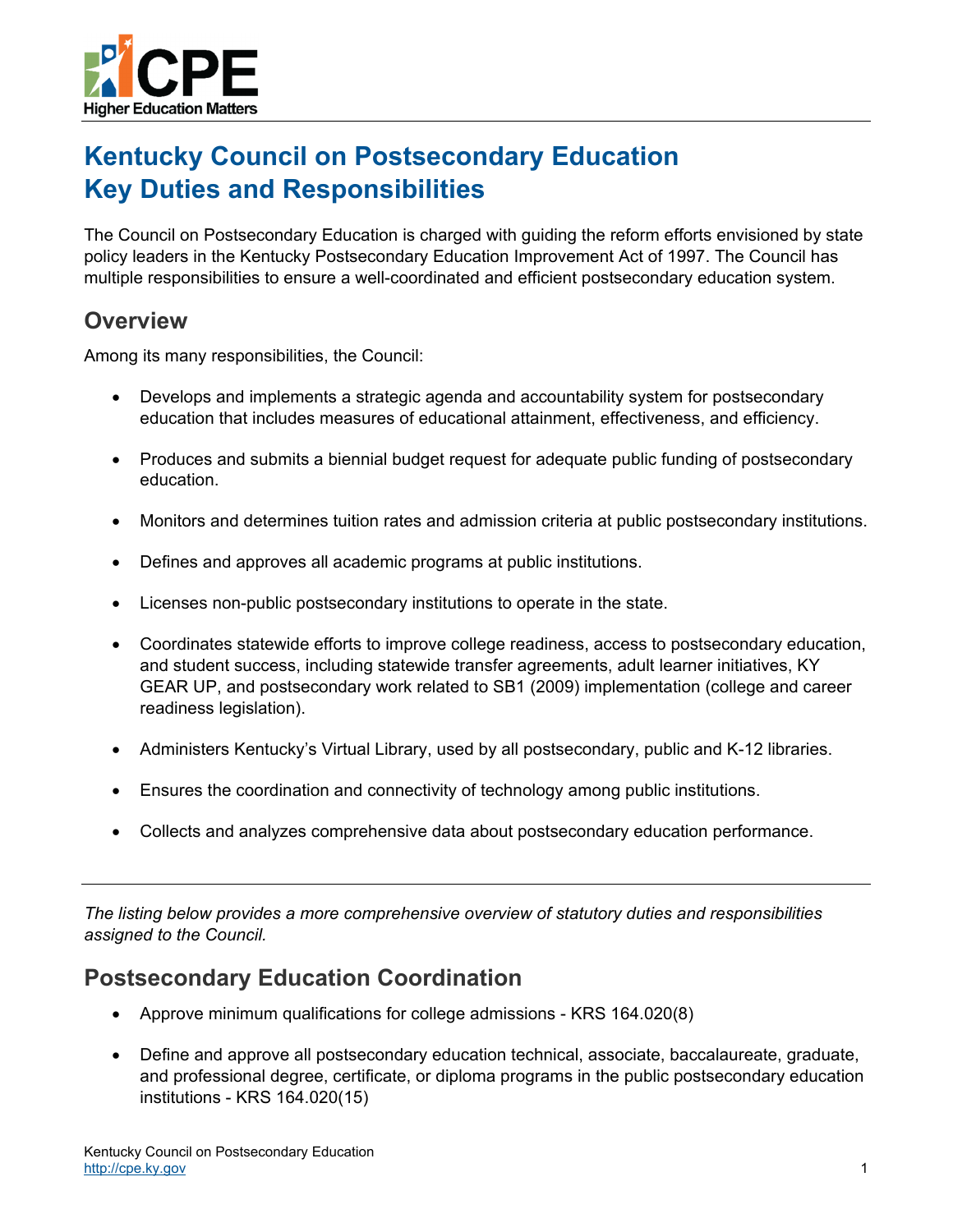- Eliminate existing programs or make any changes in existing academic programs at the state's postsecondary educational institutions KRS 164.020(16)
- Establish course credit, transfer, and degree components, including a statewide course classification and transfer system to help ensure transferability of credit - KRS 164.020(14), KRS 164.2951
- Ensure an integrated, cooperative postsecondary system KRS 164.020(5)
- Serve as primary advocate and advisor on matters related to postsecondary education with Governor and General Assembly - KRS 164.013(4)
- Create and manage advisory groups of campus representatives KRS 164.020(32)
- Receive reports and updates from campuses on the performance of their duties- KRS 164.020(12)
- Implement/manage various funding programs as required by statutory or budget language (i.e. Regional Stewardship, College Level Learning Assessment)
- Manage Kentucky participation in the SREB Academic Common Market
- Make recommendations to the Governor regarding creation of new public universities KRS 164.020(18)
- Coordinate conferences and professional development around issues of student success and diversity
- Serve as the portal agency for Kentucky colleges and universities seeking to participate in the national State Authorization Reciprocity Agreement (SARA), which authorizes member institutions to offer distance education courses in member states – KRS 164.540(3)

#### **Planning, Research and Accountability**

- Develop and implement strategic agenda and strategic implementation plan for postsecondary education - KRS 164.020(1), (2), KRS 164.0203
- Review, revise and approve institutional missions KRS 164.020(4)
- Prepare accountability and status reports for Governor and Legislature- KRS 164.020(3), (30)
- Develop planning documents required by federal legislation. The council shall for all purposes of federal legislation relating to planning be considered the "single state agency" - KRS 164.020(7), KRS 158.840(5)
- Conduct research on performance and to determine needs of postsecondary education and adult education in Kentucky- KRS 164.020(6)
- Develop a system of public accountability, monitor performance, evaluate effectiveness of institutions- KRS 164.020(3), KRS 164.095
- Maintain comprehensive database of postsecondary student data- KRS 164.095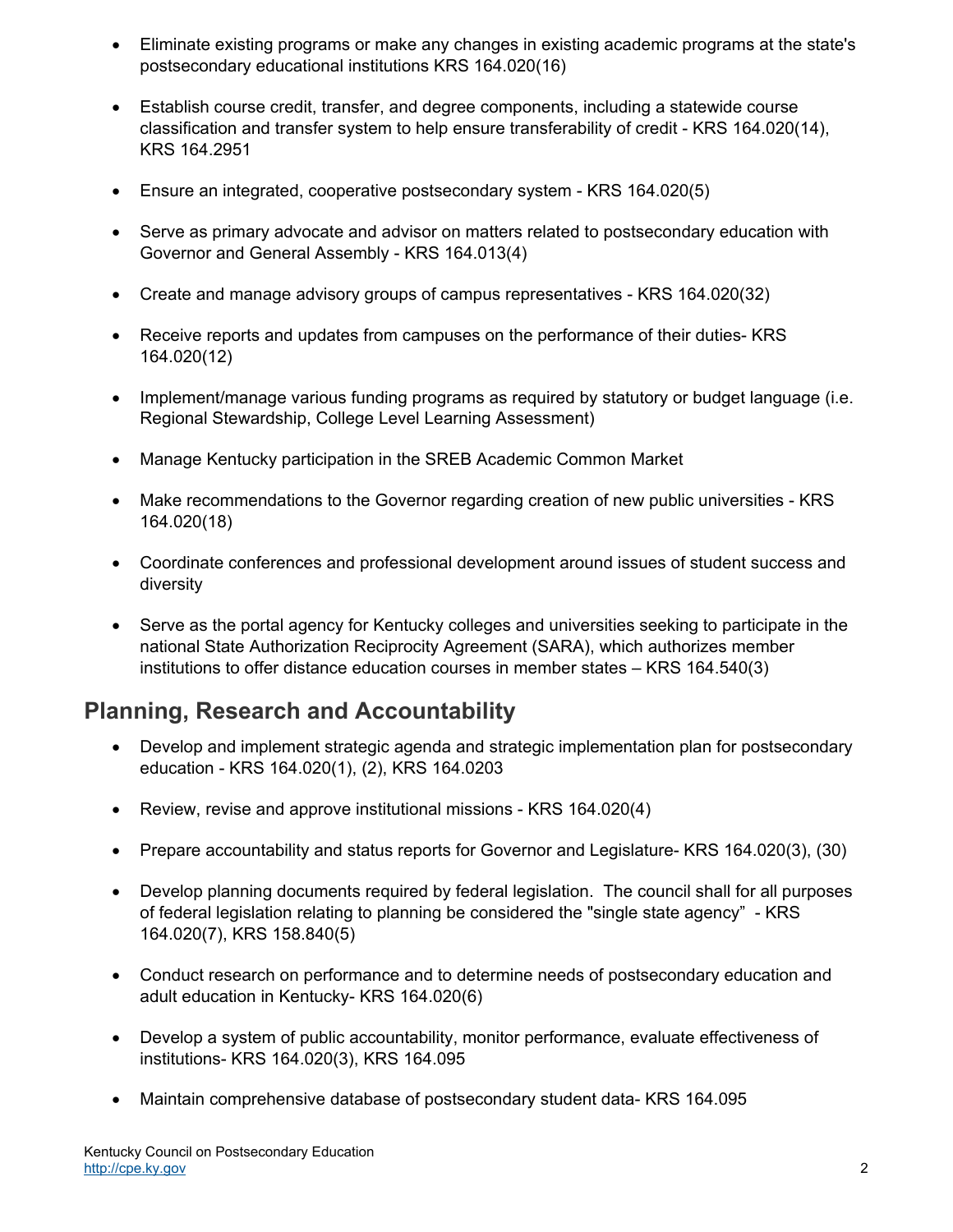Compile and distribute annually employment and salary data for graduates of public postsecondary institutions, information on high-demand jobs, and information on cost of attendance and student debt. HB 419, 2020 Regular Session

## **Finance, Budget and Tuition**

- Develop and manage strategic investment and incentive funding programs, including "Bucks for Brains" - KRS 164.7911-.7927
- Develop and advance a unified postsecondary education funding recommendation to Governor and General Assembly - KRS 164.020(9), (10)
- Determine annual tuition levels for all public postsecondary institutions KRS 164.020(8)
- Manage tuition reciprocity agreements for Kentucky residents with border states
- Review and approve all capital projects for postsecondary education, establish capital priorities, and develop biennial recommendation - KRS 164.020(11)
- Maintain comprehensive database of capital projects and conduct capital studies and space utilization analyses as required
- Develop and maintain financial reporting system for public postsecondary institutions KRS 164.020(26)
- Implement a comprehensive funding model for the allocation of general fund appropriations to public postsecondary institutions – KRS 164.092

# **Diversity and Equal Opportunity**

- Develop state equal opportunity plan for minority students, and monitor implementation and progress through the Council's Committee on Equal Opportunities - KRS 164.020(19)
- Set equal educational opportunity goals for public postsecondary institutions and postpone academic program approval if goals are not met - KRS 164.020(19)
- KY's participation in the SREB Doctoral Scholars Program

# **Private Colleges**

- License private postsecondary education institutions to operate in the state, monitor ongoing compliance with state regulations, and review and facilitate resolution of student complaints - KRS 164.945, 164.922
- Perform a Southern Association of Colleges and Schools-like accreditation review of out-ofstate campuses seeking eligibility to participate in the Kentucky tuition grant program - KRS 164.785(7)
- Ensure maximum cooperation and limited duplication between public and private systems KRS 164.020(13), (31)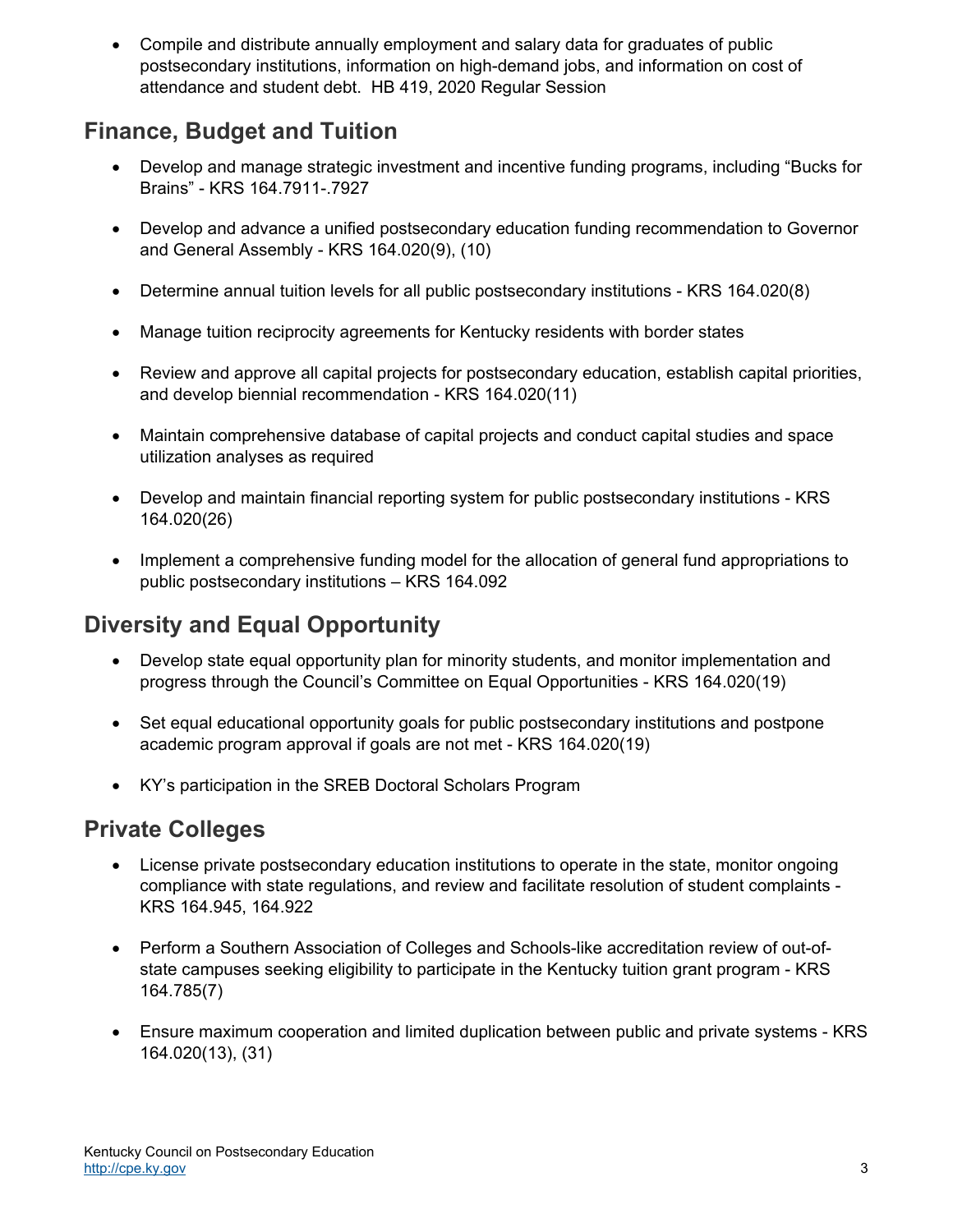# **P-20 Partnerships and Teacher Quality**

- Develop and lead implementation of a unified strategy to improve college readiness and improve college completion rates, in partnership with the Kentucky Department of Education (KDE)- KRS 164.020(35)
- Coordinate all postsecondary work surrounding Senate Bill 1 (2009) to revise academic content standards in K-12 education - KRS 164.302 (1),(2), 164.020(35)
- Develop guidelines and regulations for awarding dual credit and Advanced Placement KRS 164.098,13
- Approve all teacher education programs that comply with standards set by the Education Professional Standards Board (EPSB). KRS 164.020(21)
- Coordinate federal and state programs to assure student achievement in reading and mathematics (i.e. Center for Math Achievement, Collaborative Center for Literacy Development) - KRS 164.525, KRS 158.840(5)
- Coordinate educational leadership program redesign, in partnership with EPSB initiated by HJR14, 2006
- Coordinate teacher professional development redesign, in partnership with KDE, to align with new Senate Bill 1 (2009) readiness standards. - KRS 164.020(36)
- Coordinate and facilitate work of local P-16 councils KRS 164.033
- Facilitate the development and implementation of a statewide standardized articulation agreement between public colleges and universities and the Kentucky Department of Education for each approved high school career pathway that leads to a postsecondary credential, certification, license or degree. SB 101, 2020 Regular Session
- Administer Kentucky's federal GEAR UP program, with direct outreach and support services to lower income middle and high school students
- Manage Kentucky's participation in the "Know How to Go" college readiness campaign

#### **Technology Support and Coordination**

- Develop and implement statewide technology plan to ensure coordination and connectivity of technology among campuses - KRS 164.020(20)
- Collect and maintain student level, finance, and facilities data from Kentucky's postsecondary institutions
- Partner with the Office for Education and Workforce Statistics in activities supporting the Kentucky Longitudinal Data System. KRS 164.020(37) and KRS 151B.131-.134
- Coordinate and facilitate Kentucky postsecondary involvement in state and national technology initiatives (KyRON, Internet 2, Connect Kentucky, Commonwealth Tech Council, Distance Learning Advisory Committee, etc) - KRS 164.020(20), KRS 164.800